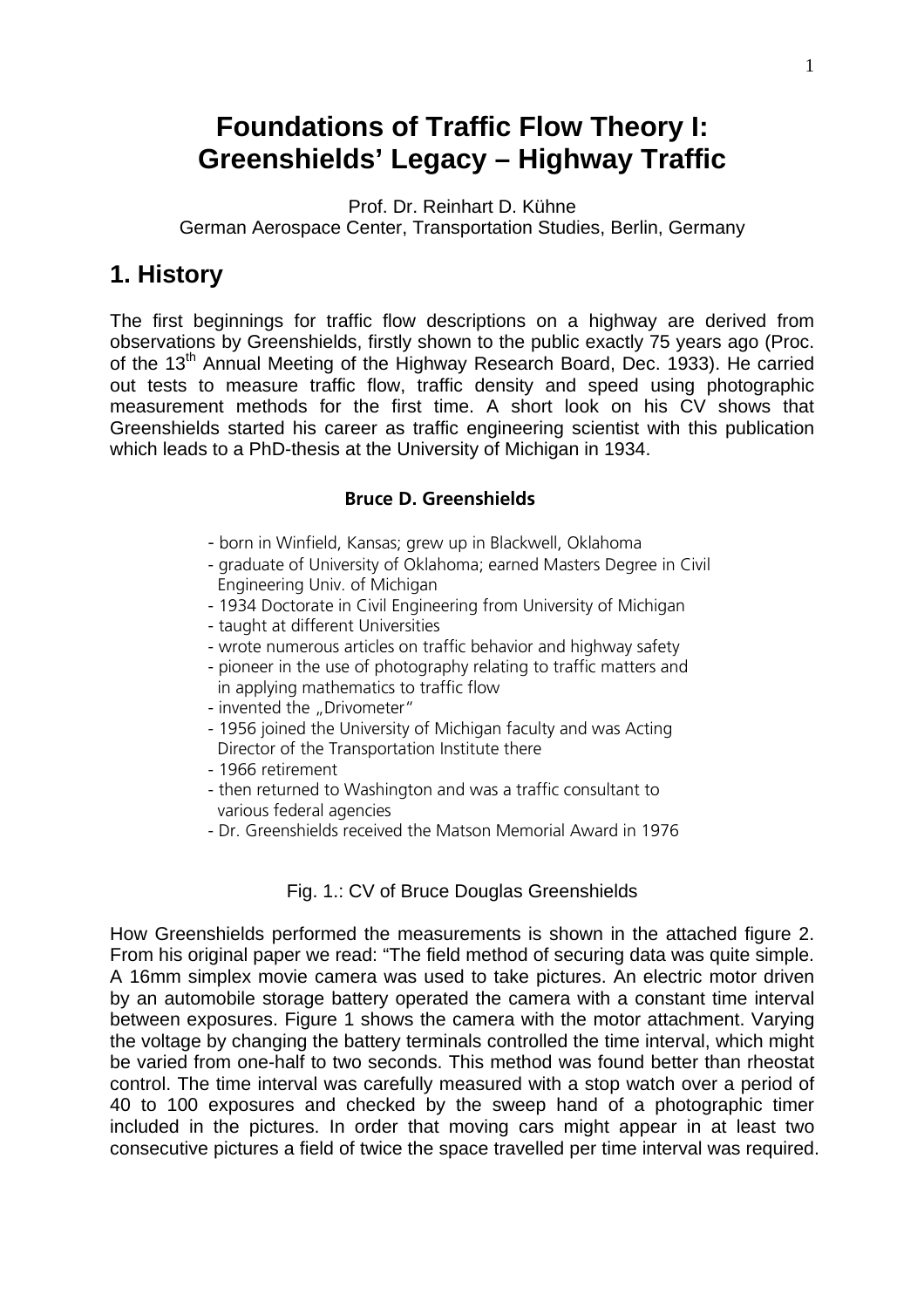To avoid photographic blur due to motion, a moving car had to be at least 300 feet from the camera. In this case the length of road included in a picture was about 125 feet. The blur might have been lessened by using a faster shutter.



Fig. 2: Greenshields measurement set up for the reported 75 years ago

At the beginning of each film, and hourly during a run, there was included a photograph of a bulletin board giving the location date, hour, time interval, shutter opening and other pertinent information. The white cloth stretched along the opposite side of the road was used to keep the vehicles from fading into the dark background. Figure 3 shows three frames of pictures taken with the movie camera at this station.



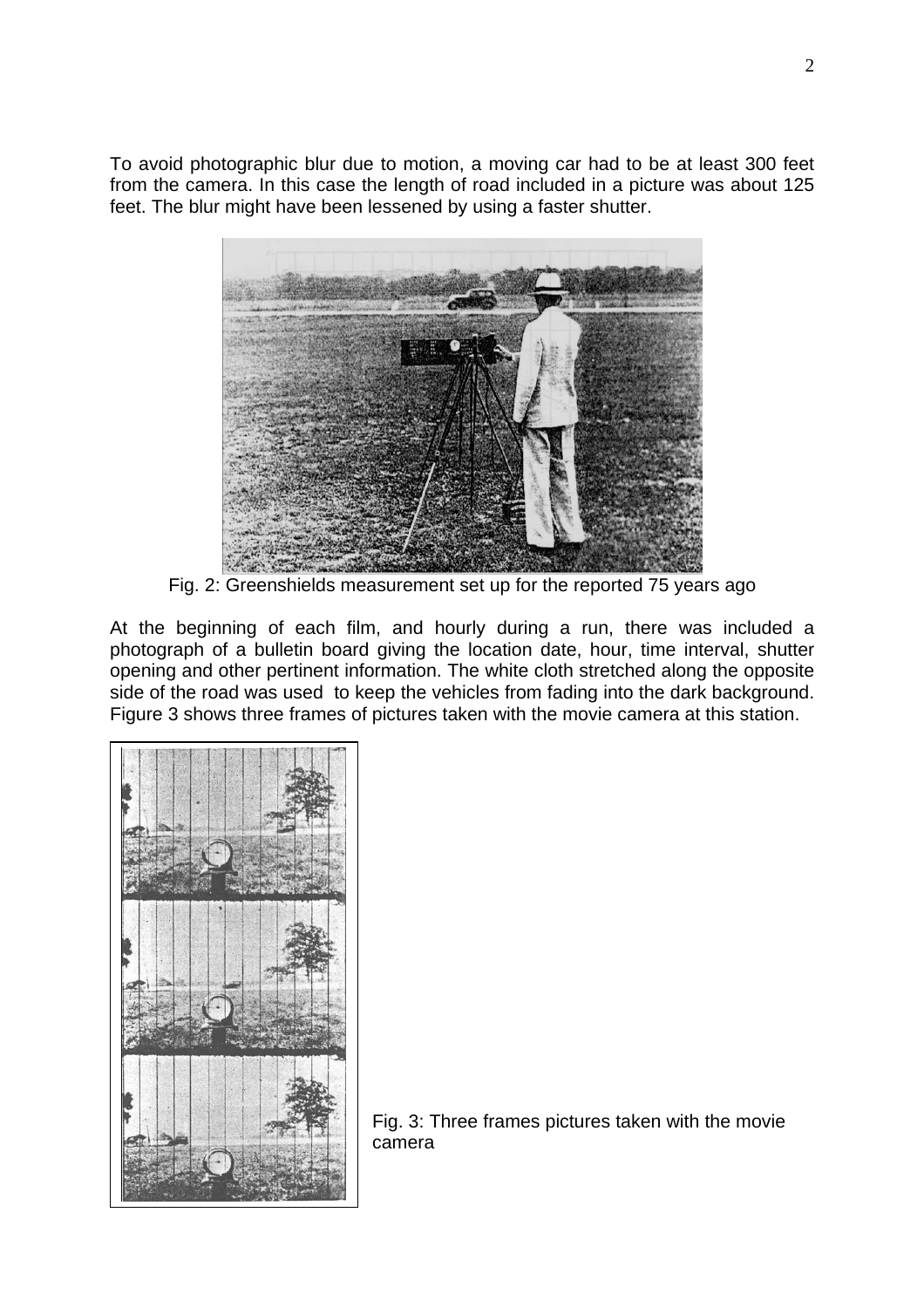The vertical lines are added to show how the pictures look when projected upon a screen with lines drawn upon it for scaling distance. The measured distance from the camera to the road together with the camera characteristics suffices to give the scale of dimensions which are more accurately determined if the camera is set at right angles to the road. As a cheek, however, a complete plan of the section of the roadway studied is recorded giving the distances from the camera and between objects in the pictures such as fence posts or poles. Where no identification exists a 100 foot tape is laid along the pavement and at every 10 foot interval a marker is held over the point and photographed. There is thus obtains a definite scale for the picture.



Fig. 4: Camera with Motor Attachment used by Greenshields

### **2. The linear speed-density relation**

Greenshields postulated a linear relationship between speed and traffic density, as shown in Figure 5. When using the relation

flow= density \* speed

the linear speed-density relation converts into a parabolic relation between speed and traffic flow (Fig. 6). Increasingly even the term "flow" was not known 75 years ago and Greenshield called that term "Density-vehicles per Hour" or density of the second kind.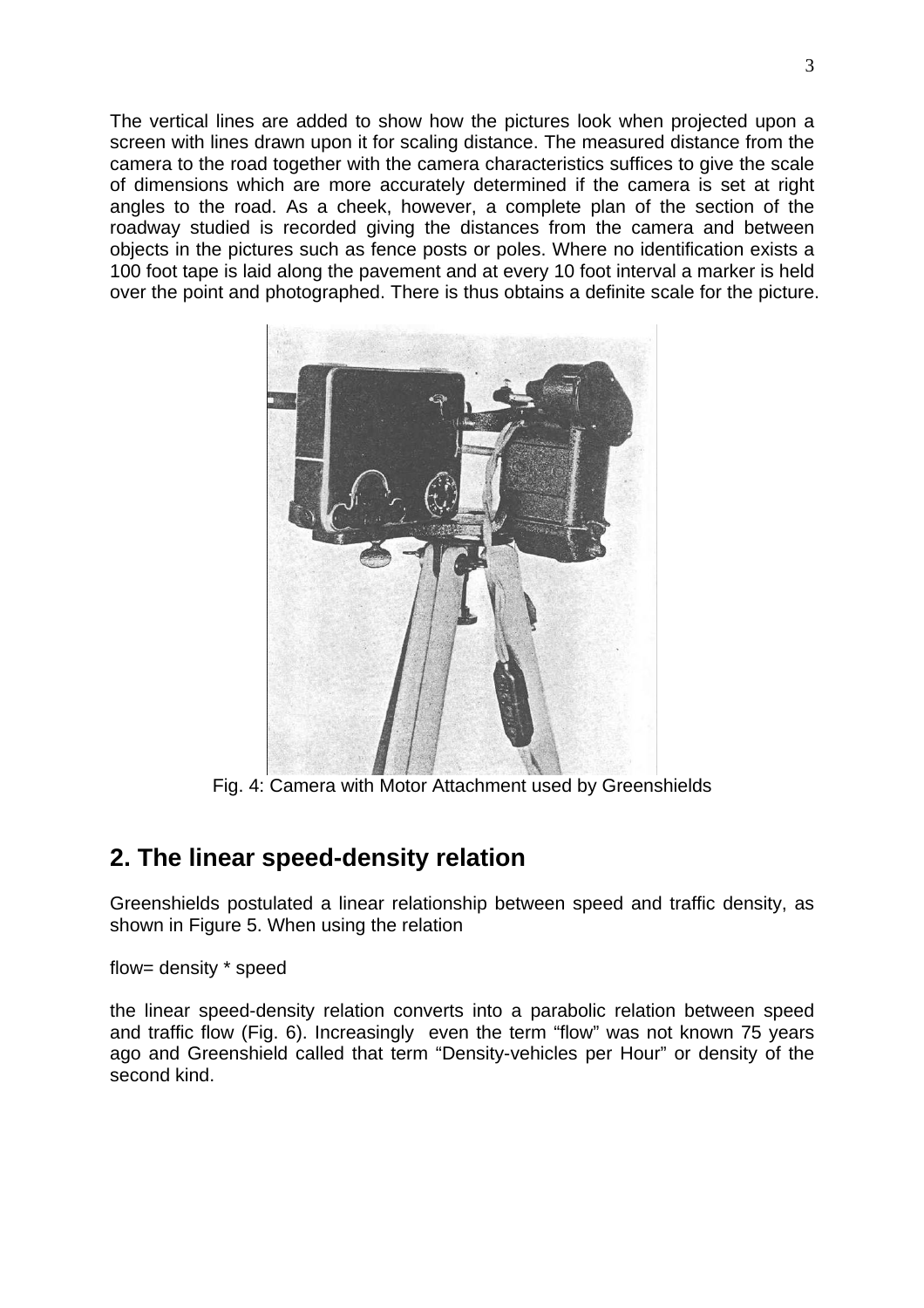

Fig. 6: The first Fundamental Diagram as v-q Diagram

In this model some traffic flow characteristics are expressed well. It shows a maximal traffic flow with the related optimal traffic density. In the q-v-diagram exist two regimes, that means it's possible to have two speeds at the same traffic flow. By this the traffic flow is classified in a stable and an unstable regime. Greenshields linear relation would be called an univariate model, because both regimes are calculated with the same formula.

Early Studies at traffic capacity of motorways had two different approaches. On the one side speed-traffic density relations were analysed. Here a constant (free) speed was implied  $q=v_f^*k$ .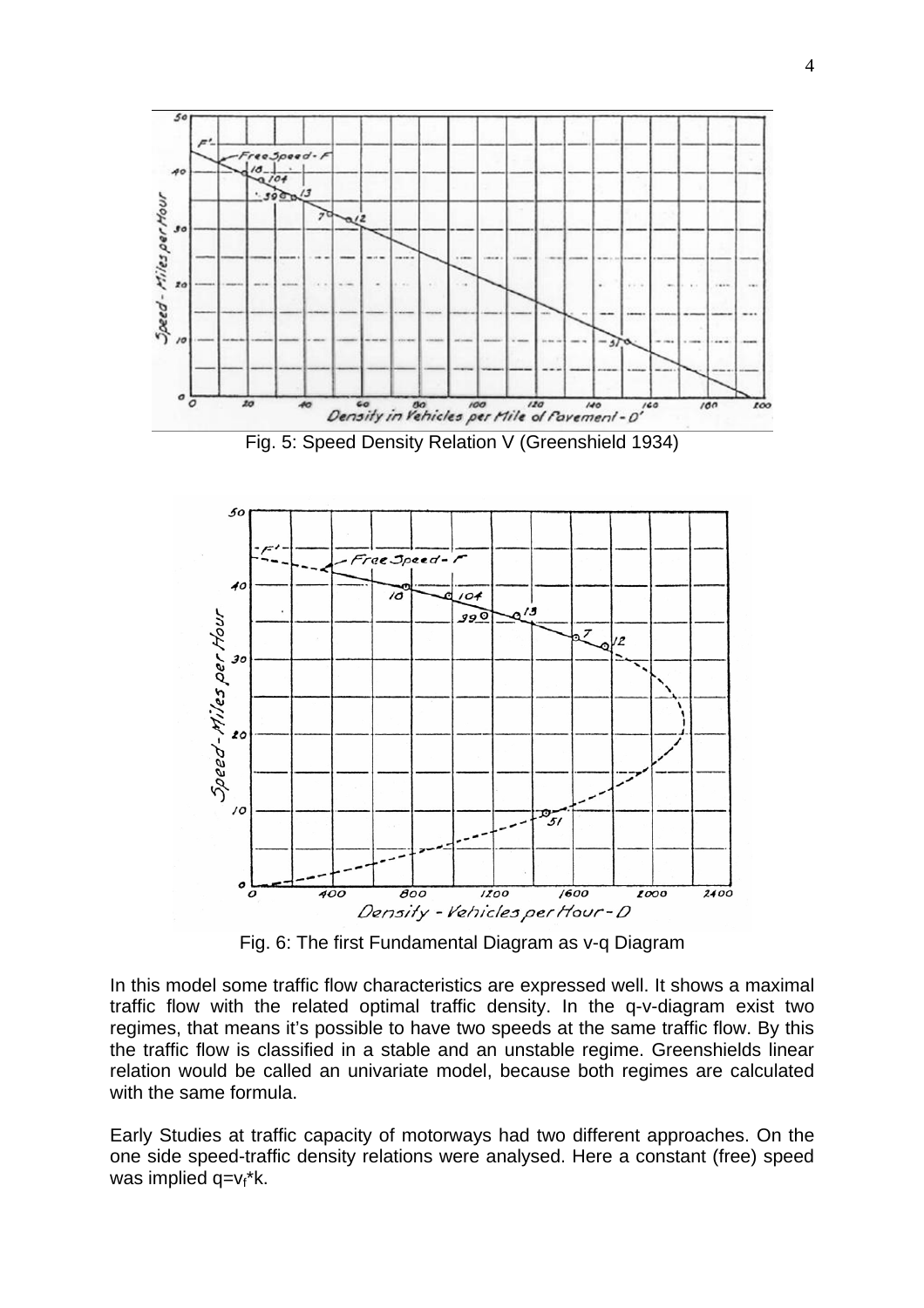On the other side distance phenomenon at high traffic density were analysed and as easiest approach a constant reaction time  $t_r$  was implied, which brings you to the gross headway  $I=I_0+V^*t_r$  with  $k=1/I$ 

$$
q = -\frac{1}{t_r} (k - k_{max})
$$
,  $k_{max} = \frac{1}{l_0}$ 

Also a linear relationship between q and  $k -$  but with a negative congestion broadening speed  $-l_0/t_r$  as proportionality constant. If you summarise both regimes you get a triangle function as traffic flow-traffic density relation. Lighthill and Whitham as well as Richards preached this triangle function as flow-density-curve and the use of the cinematic wave theory on road traffic as instrument to combine both fields and to explain the dispersion of shock waves as revertive going congestion front (LWR theory).

Also the q-k-relation established by Lighthill and Whitham has a parabolic curve progression and it's an one field model too. The maximum stands for the expected road capacity of a motorway section. The insights of Greenshields inspired the development of two and multiple-regime models in the aftermath.

#### **3 Two-variate models**

Edie showed as one of the first that at the empiric q-k data often in the area of the maximum traffic flow and he suggested to describe the q-k-relation with discontinuous curvature. 1961 he shows the first two-variate model approach for the Fundamental diagram. Here he discriminates the regime of the free traffic and the jammed traffic. His suggestions caused a series of analysis specially made by May, which aim was to specify strenghtly the characteristics and parameters of this two field models. May and Keller developed a two field traffic flow model, which based on the vehicle-sequence-model of Gazis. In the process emerged that the traffic flow in the field of instable traffic is better shown by a hyperbolic function that by a parabolic one. Parallel to these developments Prigogine and others established a traffic flow analogy for the kinetic gas theory. They showed a dependency of the velocity distribution of the traffic density and indirect of the overhauling probability. Model tests by means of measurement data showed that the curves q(k) only brings a realistic description at low traffic and burst off before the capacity limit was achieve. The model was also critically judged concerning the description of the effects of a speed impact. After that Prigogine and Herman tested an analogy of the traffic flow phases compared to the phase changes on the condition of aggregation of water (gas-fluid).

Two field models were edited for the practical use of alternative route control with changing directing signs. Assuming that there are time and route sector homogeneous conditions the traffic situation could be modellised by density waves and shown for the optimization of controlling the necessary effects of traffic flow in one end function.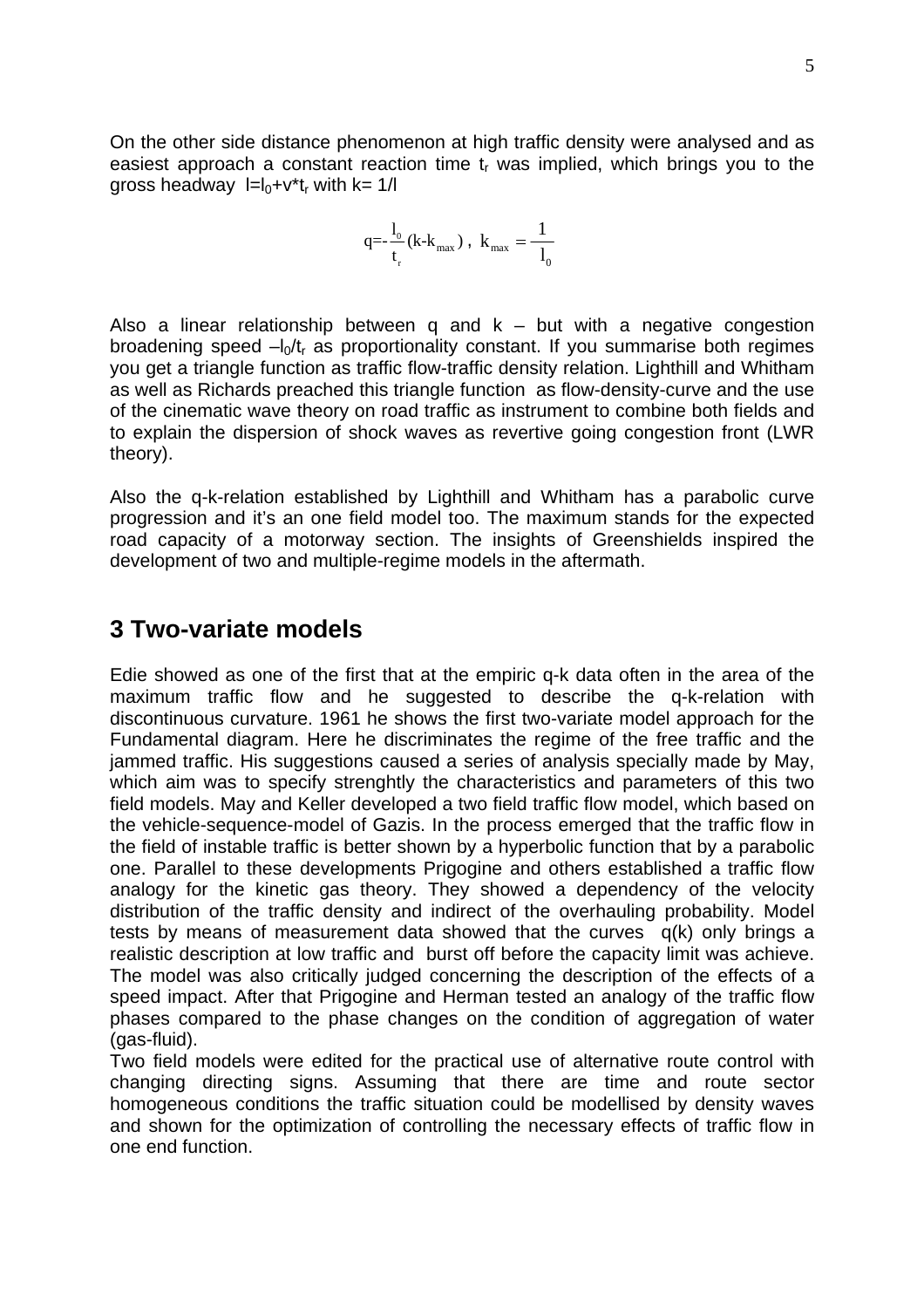## **4. Follow ups of Areal Photogramentry Techniques**

Treiterer and Myers made first tests about hysteresis in traffic flow, where the connection of two variables depends on the previous history, if one variable grows or falls in relation to the other.



Thereby a convey of vehicles airborne observed in an interval of 4 minutes on a route of 5,3km. 70 vehicles were analysed, which due to an upstream interference passed through an backwards running shock wave. The measurements show an asymmetry in driving behaviour at delay and speed up as resultet in tests of Treiterer and Myers. After they run through the shock wave the vehicle convoy speeded up from 40 to 60km/h and the traffic flow increased from 1800 vehicles per hour to nearly 3000 vehicles per hour. The traffic density didn't change significant.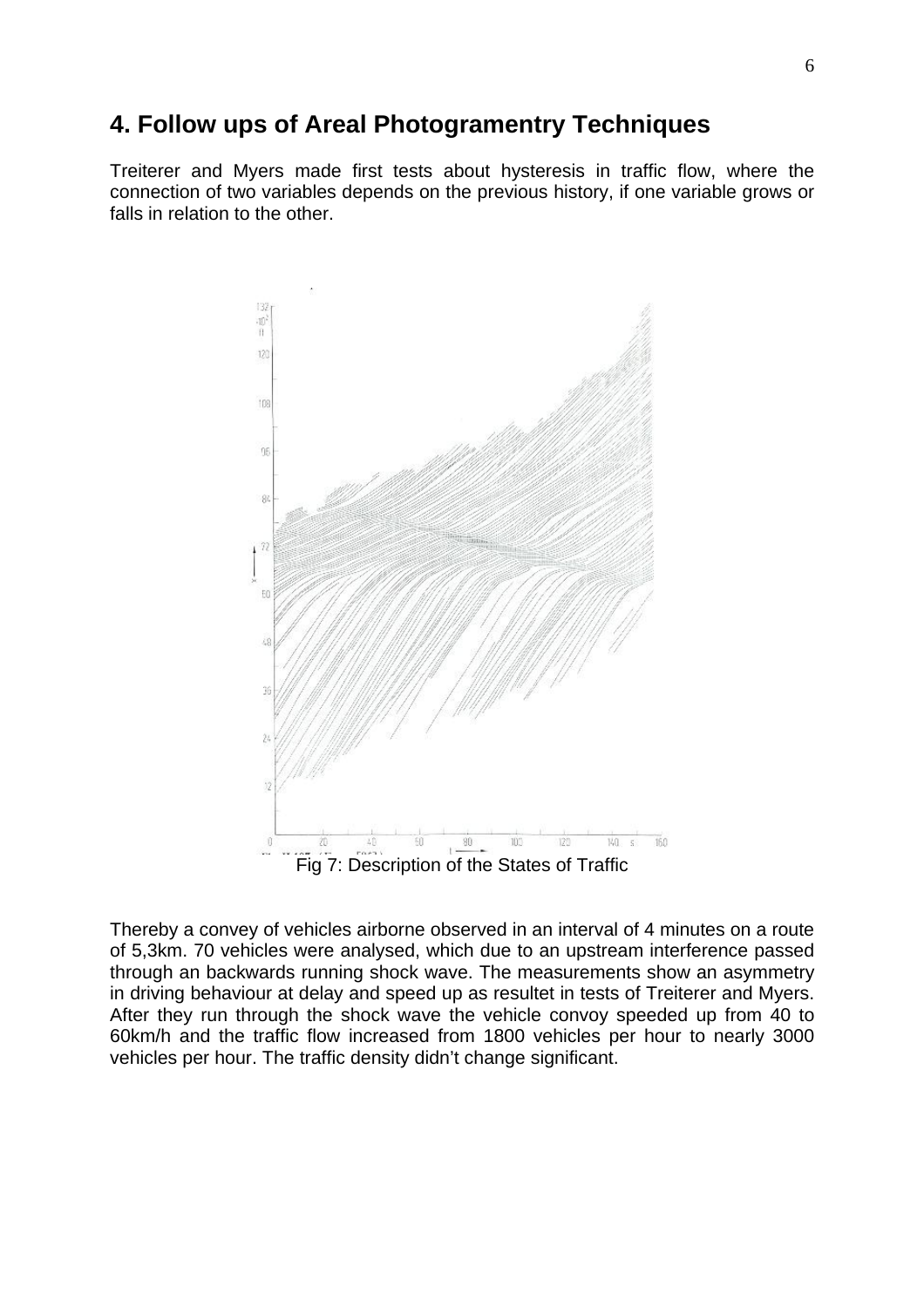#### **5. Influence of Greenshields to European and Japanese Research Work**

Greenshields influenced traffic engineers and researchers around the world. Cremer calculated the influence of dynamic traffic flow effects on the result of the fundamental diagram on a basis of a macroscopic traffic model. Through Analysis of traffic data on highways in Japan, Koshi postulates that the curve for the field of the free and dammed traffic is not constant concave in the q-k-diagram, but rather similar to a mirrored lambda. A classification of vehicles for free traffic in two groups "only following vehicles" and "leading and following vehicles" followed.

Kühne and Kerner introduced a phase transition model about the traffic flow in the field of capacity and the appropriate parameter for identification of interferences in time. Banks studied the traffic flow on the Interstate 8 east of San Diego in view of a capacity drop. By a combination of video recordings and traffic data of measurement loops he analysed the traffic flow over 9 days. The measurement loops provided traffic volume and assignment data in 30 seconds intervals. With the video recording the congestion start could be specified chronological accurate and periods of 12 minutes each pre-queue as well as queue discharge could be chosen. Via these data the existence of a two capacity phenomenon for this route section could be proved. Hall and Agyemang-Duah studied the traffic flow on the Queen Elisabeth Way west of Toronto over several days. The traffic data existed for a 30 seconds interval. The calculated capacity drop was 5-6%. Inquiries of Brilon and Ponzlet on German motorways showed data between 4 and 12%.

### **Literature**

Banks, J.H.: Review of Empirical Research on Congested Freeway Flow. Transportation Research Record, (1802) pp, 225-232, 2002

Beckmann, H. ; Jacobs, F; Lenz, K.-H.; Wiedemann, R.; Zackor, H.: Das Fundamentaldiagramm – eine Zusammenstellung bisheriger Erkenntnisse, Forschungsarbeiten aus dem Straßenwesen Heft 89, Forschungsgesellschaft für das Straßenwesen (FGSV) e.V., Köln 1973.

Daganzo, C.F.; Cassidy, M.J.; Bestini, R.L.: Possible explanations of phase transitions in highway traffic. Transportation Resarch Part A 33, pp. 365-379, 1999.

Gazis, D.C. : Herman, R.; Montroll, E.W.; Rothery, R. W.: Nonlinear follow-the-leader models of traffic flow. Operations Research 9, pp. 545-560, 1961.

Greenshields, B.D.: The Photographic Method of studying Traffic Behaviour; Proceedings of the 13<sup>th</sup> Annual Meeting of the Highway Research Board 1933.

Greenshields, B.D.; A study of highway capacity. Proceedings Highway Research Record, Washington Volume 14, pp. 448-477, 1935.